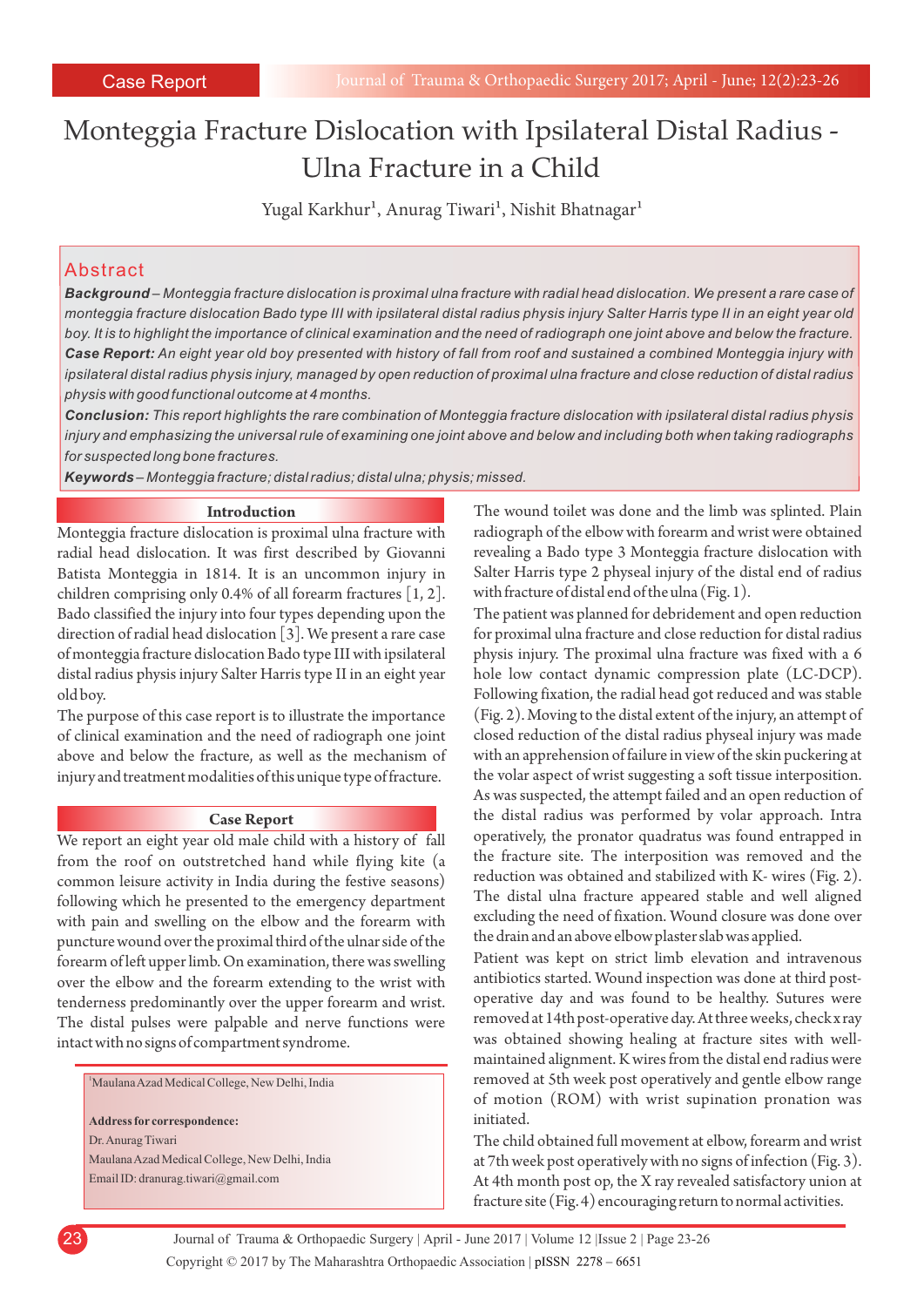| <b>Study</b>                                       | Year | Monteggia<br>(Bado) | <b>Distal</b><br>radial<br>physis<br>(Salter<br>Harris) | Age<br>(years)           | <b>Treatment of</b><br>Monteggia<br>fracture | <b>Treatment</b><br>distal radius<br>fracture | <b>Outcome</b>                                                         | <b>Follow up</b>         |
|----------------------------------------------------|------|---------------------|---------------------------------------------------------|--------------------------|----------------------------------------------|-----------------------------------------------|------------------------------------------------------------------------|--------------------------|
| Song KS et al<br>$[4]$                             | 2004 | Type III            | Type II                                                 | 8                        | ORIF with plate                              | CRIF with k<br>wire                           | <b>Full ROM</b>                                                        | 2 years                  |
| Sood A et al<br>$[5]$                              | 2008 | Type I              | Type II                                                 | 11                       | ORIF with plate                              | CR                                            | <b>Full ROM</b>                                                        | 7 months                 |
| A. R. Nataraj<br>and<br><b>T. Sreenivas</b><br>[6] | 2011 | Type III            | Type I                                                  | 10                       | CRIF with k<br>wire                          | CRIF with k<br>wire                           | Good<br>functional<br>outcome                                          | $\overline{\phantom{a}}$ |
| <b>Huw LM</b><br>Williams et al<br>[7]             | 2014 | Type III            | Type II                                                 | 5                        | Close Reduction                              | $CR$ and $K$<br>wire fixation                 | <b>Full ROM</b>                                                        | 6 months                 |
| <b>Kamudin NAF</b><br>et al [8]                    | 2015 | Type II             | Type II                                                 | 12                       | ORIF with K<br>wire                          | $CR$ with $K$<br>wire                         | <b>Full ROM</b><br>elbow.<br>limited<br>supination<br>$(0-60^{\circ})$ | 2 months                 |
| K.C. Kapil<br>Mani et al [9]                       | 2015 | Type III            | Type II                                                 | 10                       | CRIF with K<br>wire                          | CRIF with k<br>wire                           | <b>Full ROM</b>                                                        | 3 months                 |
| Singh D et al<br>$[10]$                            | 2016 | Variant             | Type II                                                 | 11                       | ORIF with k<br>wire                          | ORIF with k<br>wire                           | Near<br>normal<br><b>ROM</b>                                           | 6 months                 |
| Mundada et al<br>$[11]$                            | 2017 | Type I              | Type II                                                 | $\overline{\phantom{a}}$ | $\overline{\phantom{a}}$                     | $\blacksquare$                                | Satisfactor<br>y outcome                                               | $\overline{\phantom{a}}$ |
| <b>Present case</b>                                | 2017 | Type III            | Type II                                                 | 8                        | ORIF with plate                              | ORIF with k<br>wire                           | <b>Full ROM</b>                                                        | 4 months                 |

**Table 1: Cases of Monteggia fracture with ipsilateral distal radius physis injury reported in the past**

\* CR: Close Reduction, CRIF: Close Reduction and Internal Fixation, ORIF: Open Reduction and Internal Fixation, ROM: range of motion, K wire: Kirschner wire

#### **Discussion**

Monteggia fracture dislocation is relatively uncommon in children comprising 0.4% of all forearm fractures [1]. The lesion consists of dislocation of the head of the radius with proximal ulna fracture. Bado classified the injury into four types as:

Type I – Proximal ulna fracture with anterior dislocation of radial head. Type II - Proximal ulna fracture with posterior dislocation of radial head. Type III - Proximal ulna fracture with lateral dislocation of radial head. Type IV- Ulna and radius fracture at same level with anterior dislocation of radial head.

Monteggia lesion with epiphyseal fracture of ipsilateral distal radius in children has been rarely reported in the literature (Table 1) [3-10]. There were eight such cases reported in English literature, of which Monteggia Bado type III with distal radius Salter Harris type II were most commonly seen. In majority of cases, proximal ulna fracture was treated with open reduction and distal radius with close manipulation and had full range of motion (ROM).

Monteggia fracture dislocations in children are a result of low energy trauma leading to non-comminuted closed fracture, while this type of injury in adults is usually because of high velocity trauma [12].

The exact mechanism of injury causing this type of two level forearm fractures is not clearly understood. However, a fall onto the outstretched hand, dorsi-flexed wrist, and pronated forearm can lead to the fracture of distal radius physis. As the force travels upward towards the elbow, a varus rotational force comes into play along with longitudinal compression that is responsible for the Monteggia fracture dislocation. As in this case, the child fell from the height onto outstretched hand, a particular direction of rotational force came into play, causing this unique type of injury.

Monteggia lesion can easily be missed in children due to difficulty in performing proper clinical examination. Missed Monteggia lesions are associated with significant limb deformity and restriction of supination and pronation. Disruption of radio-capitellar line in the X-ray of the elbow joint is a useful radiological sign for diagnosis of a Monteggia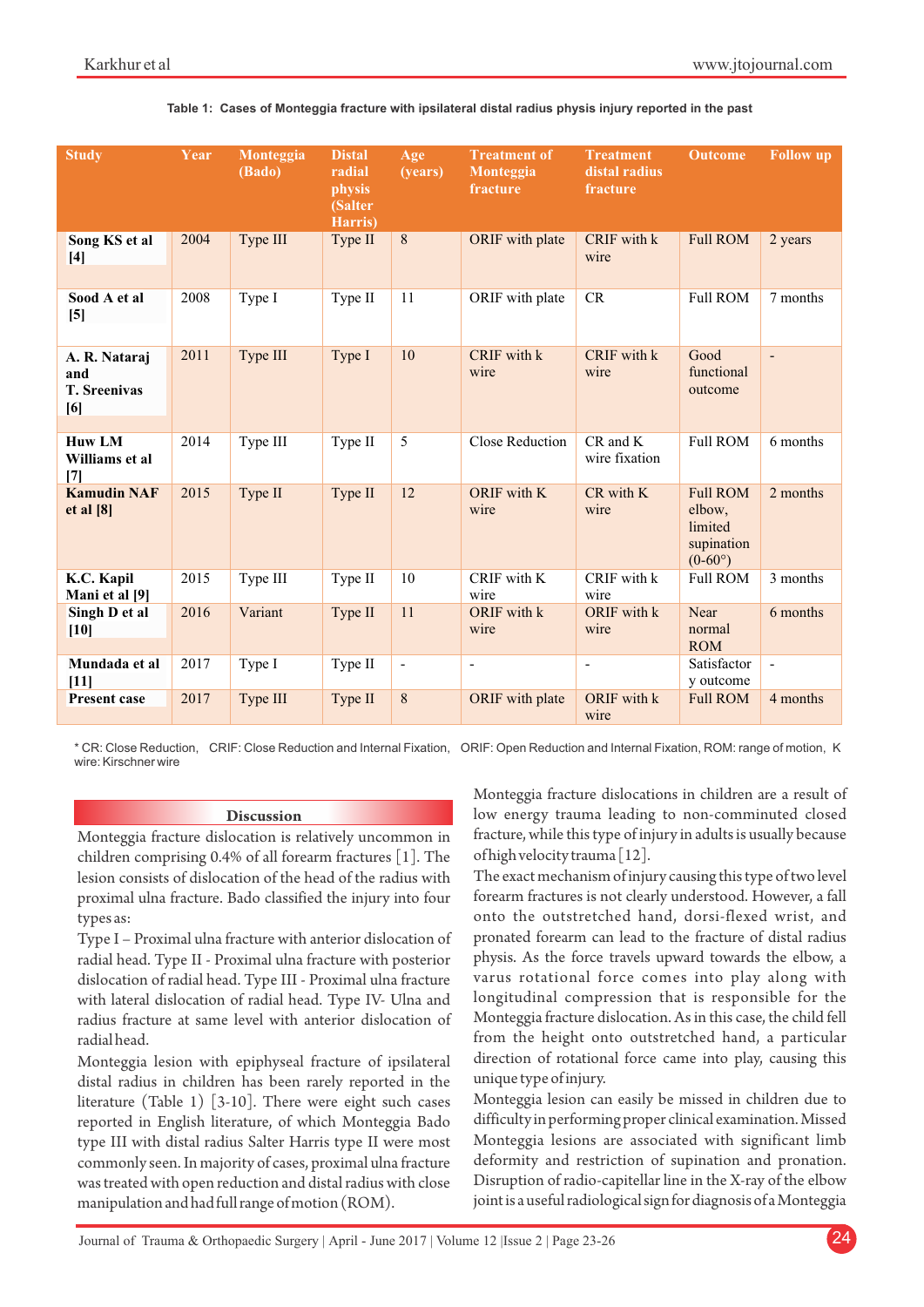

Figure 1: Preoperative radiograph of forearm: anteroposterior and lateral view showing monteggia dislocation type 3 Bado with Salter Harris type 2 fracture distal radius.



Figure 2: Post-operative radiograph showing proximal ulna fracture fixed with plate and distal radius fracture fixed with two k wires. Note that the radial head is well reduced.



Figure 3: Clinical photograph of child (7 weeks post-operative) showing the well healed wounds with good range of motion at elbow.



Fgure 4: Post-operative radiograph at final follow up showing the union of proximal ulna fracture.

lesion [12]. Properly assessing the injury is the key to prevent the disability of the limb.

Monteggia fracture dislocation with ipsilateral distal radius physis injury is rare. A good clinical examination and full length forearm radiographs should be taken to avoid missing ipsilateral wrist injuries in cases of elbow injuries. This report highlights an extremely rare injury, a combination of proximal and distal forearm injuries. The awareness of this possible injury combination is important to avoid missing a second lesion, which may be hidden. The lower end of the forearm must be included in the initial radiographic examination. Early recognition and prompt surgical intervention can lead to a good result despite the rarity and seriousness of this injury.

#### **Conclusion and Clinical Relevance**

One would like to emphasise that the mechanism of injury needs to be taken into consideration at all times. With an obviously angulated distal third injury, the features of a dislocated radial head tend to be masked and very easily missed, unless the possibility is considered. The universal principle of examining one joint above and below and including both when taking radiographs for suspected long bone fractures must not be forgotten.